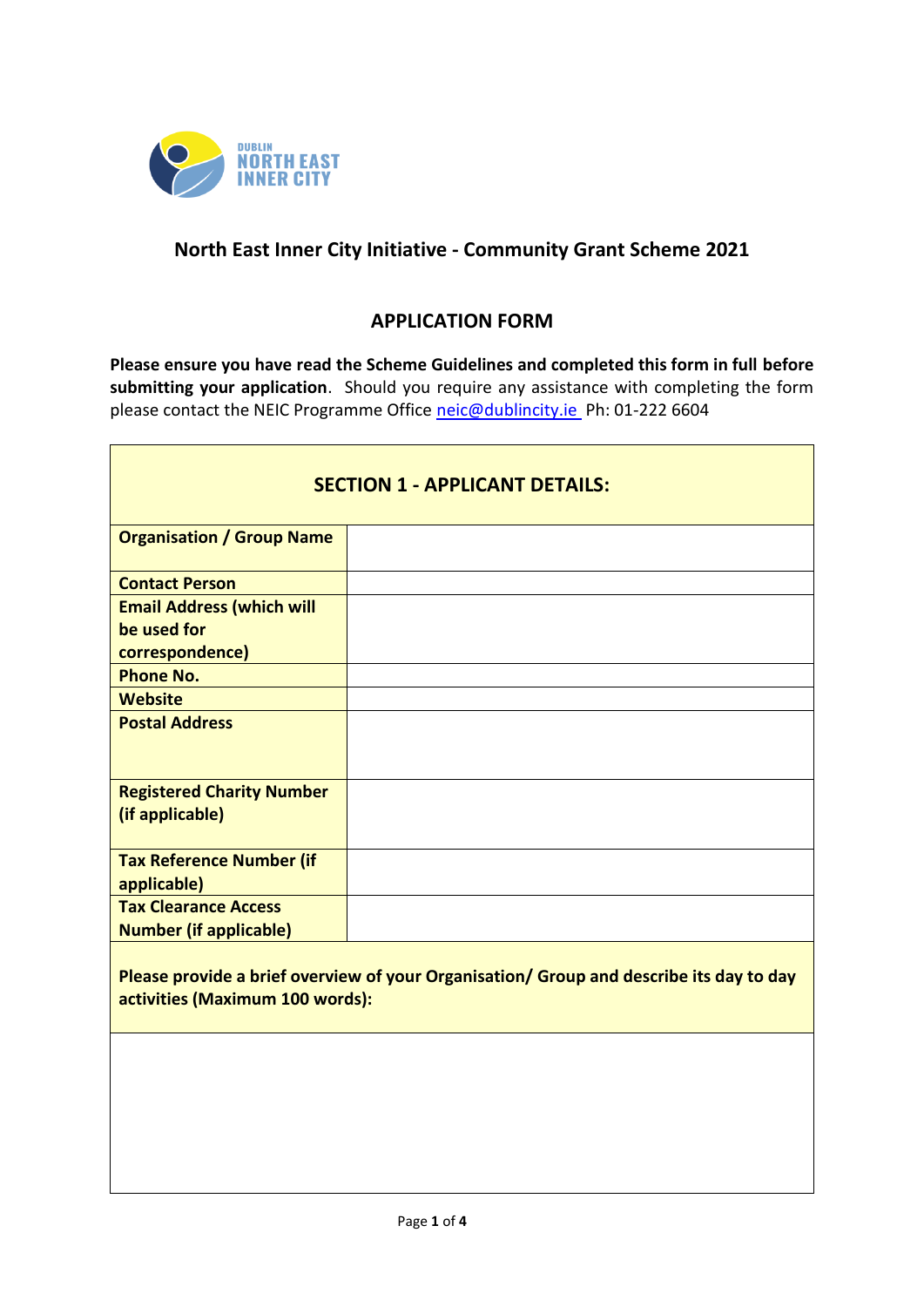**What is your Organisation/Group structure i.e (Company Limited by Guarantee, Cooperative, Voluntary, Constitution, Charity, Trust or other). Please specify:**

**How does your Organisation/Group currently fund day to day operation and activities?**

# **SECTION 2 – DETAILS OF PROJECT/PURCHASE**

**Please provide a description of the proposed project/ purchase** 

| <b>Nature of the proposed spending:</b>                                                                             | <b>Cost</b> |
|---------------------------------------------------------------------------------------------------------------------|-------------|
|                                                                                                                     |             |
|                                                                                                                     |             |
|                                                                                                                     |             |
| Please include with your application a written quote or a print-out from a supplier<br>website as evidence of cost. |             |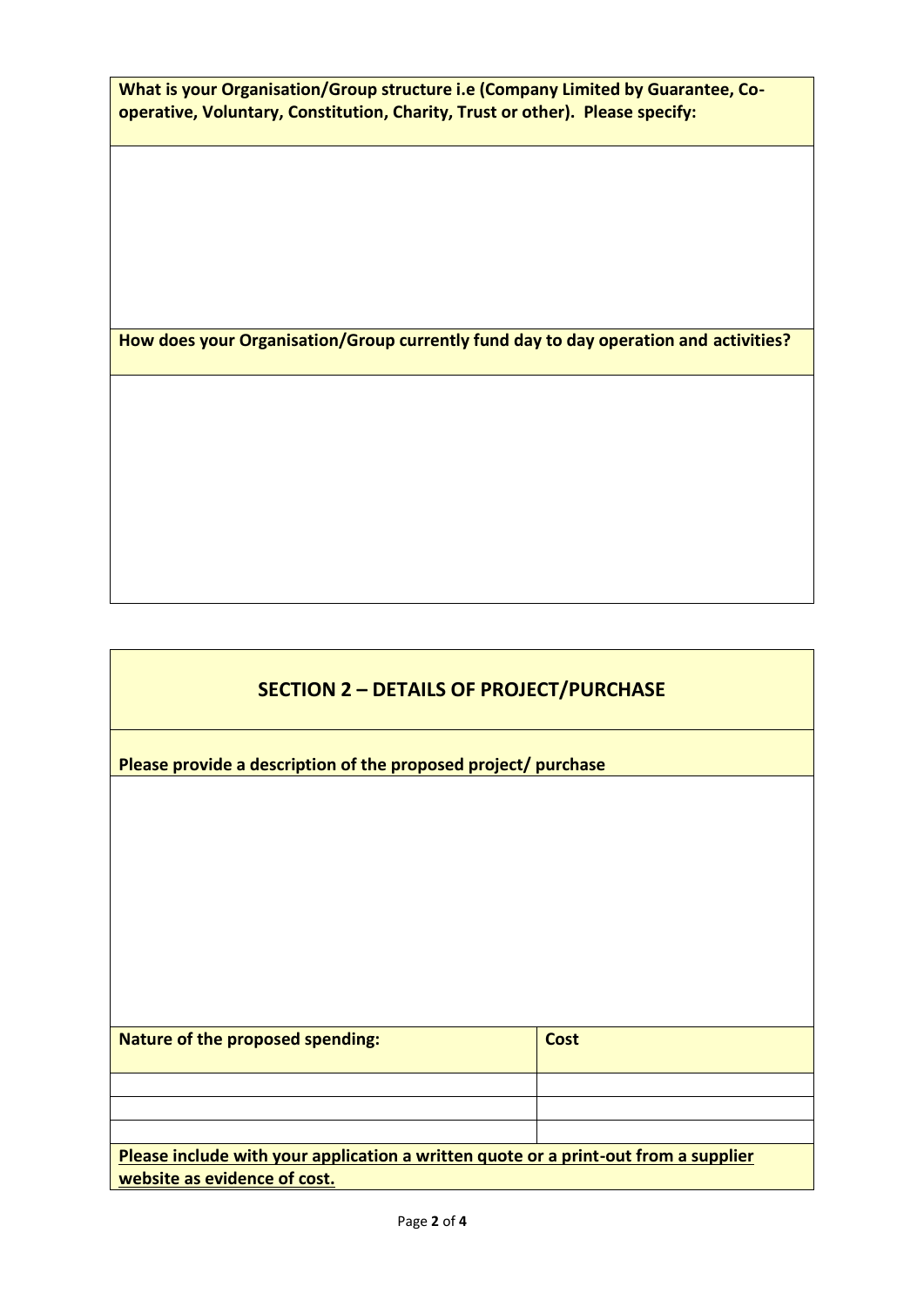**Please explain the need for the proposed project/purchase of equipment, the section of the NEIC community your service benefits (e.g children/families/older people/ people with disabilities /new communities) approximate number of people who will benefit and how often it will be in use:**

**Please provide details of the physical locality within the NEIC community your service benefits:**

**If successful, when will the equipment be purchased or the proposed project begin?**

| Have you applied to other agencies for a portion of the funding: Y/N                                                  |  |
|-----------------------------------------------------------------------------------------------------------------------|--|
| <b>Name of Funder:</b>                                                                                                |  |
| % of costs applied for:                                                                                               |  |
| What contingency plans have you in place<br>should one of the applications be<br>unsuccessful in getting the funding? |  |

**Please provide details of your capacity to deliver this project (e.g. Previous experience)**